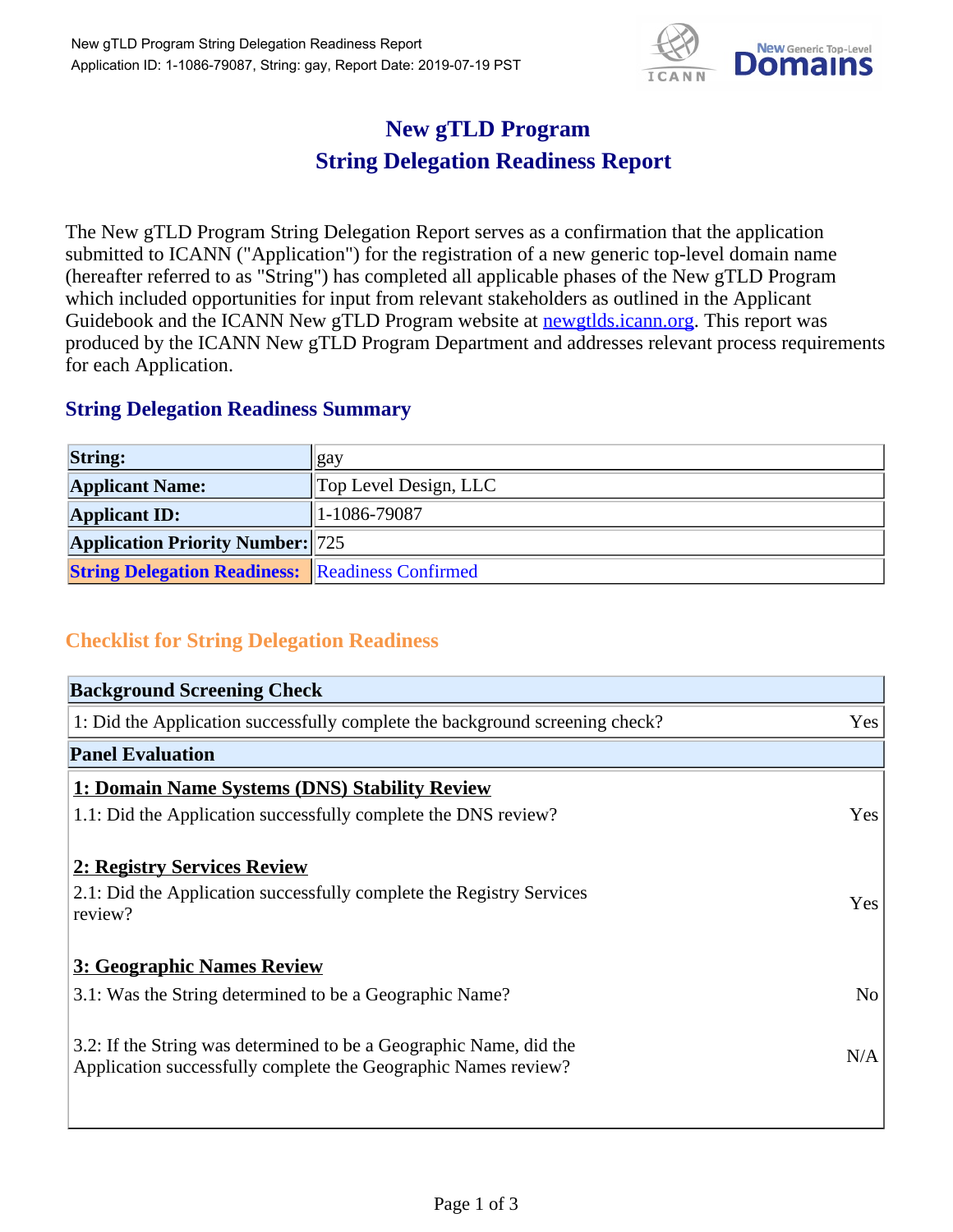

| <b>4: Financial Review</b><br>4.1: Did the Application successfully complete the Financial Capability<br>review?                                                                                                                                                                                                                                             | Yes            |
|--------------------------------------------------------------------------------------------------------------------------------------------------------------------------------------------------------------------------------------------------------------------------------------------------------------------------------------------------------------|----------------|
| <b>5: Technical Review</b><br>5.1: Did the Application successfully complete the Technical and<br><b>Operation Capability review?</b>                                                                                                                                                                                                                        | Yes            |
| <u><b>6: String Similarity Review</b></u><br>6.1: Was the Application determined to not be confusingly similar to other<br>applied for strings, including through String Confusion Objections?                                                                                                                                                               | N <sub>o</sub> |
| 6.2: If the Application was determined to be confusingly similar to other<br>applied for strings, including through String Confusion Objections, did the<br>Application prevail in the string contention resolution process (CPE,<br>Auction, and/or Self-Resolution of String Contention via<br>withdrawal/termination of all other members in contention)? | Yes            |

| <b>Public Comment Period</b>                                                                                                                                                                   |                |
|------------------------------------------------------------------------------------------------------------------------------------------------------------------------------------------------|----------------|
| 1: Was the public provided an opportunity to submit comments on the Application?                                                                                                               | Yes            |
| 2: Were comments for the Application considered by evaluation panels?                                                                                                                          | Yes            |
| <b>Objection Process</b>                                                                                                                                                                       |                |
| 1: Were objections filed against the Application?                                                                                                                                              | Yes            |
| 2: If objections were filed against the Application, did Applicant prevail in the dispute<br>resolution proceedings for all Legal Rights, Limited Public Interest and Community<br>Objections? | Yes            |
| Governmental Advisory Committee (GAC) Advice                                                                                                                                                   |                |
| 1: Did the GAC have an opportunity to provide advice for the Application?                                                                                                                      | Yes            |
| 2: Did the GAC provide consensus GAC advice that the String should not be approved by<br>the ICANN Board?                                                                                      | <b>No</b>      |
| 3: If the GAC provided consensus GAC advice to the ICANN Board, did the ICANN Board<br>(or New gTLD Program Committee) accept the GAC advice?                                                  | N/A            |
| <b>Accountability Mechanisms</b>                                                                                                                                                               |                |
| 1: Was the Application the subject of a complaint or review through one of ICANN's<br>accountability mechanisms (Reconsideration or Independent Review)?                                       | Yes            |
| 1.1: If yes, did the BGC, ICANN Board or New gTLD Program Committee determine that<br>the Application should not proceed to contracting?                                                       | N <sub>o</sub> |